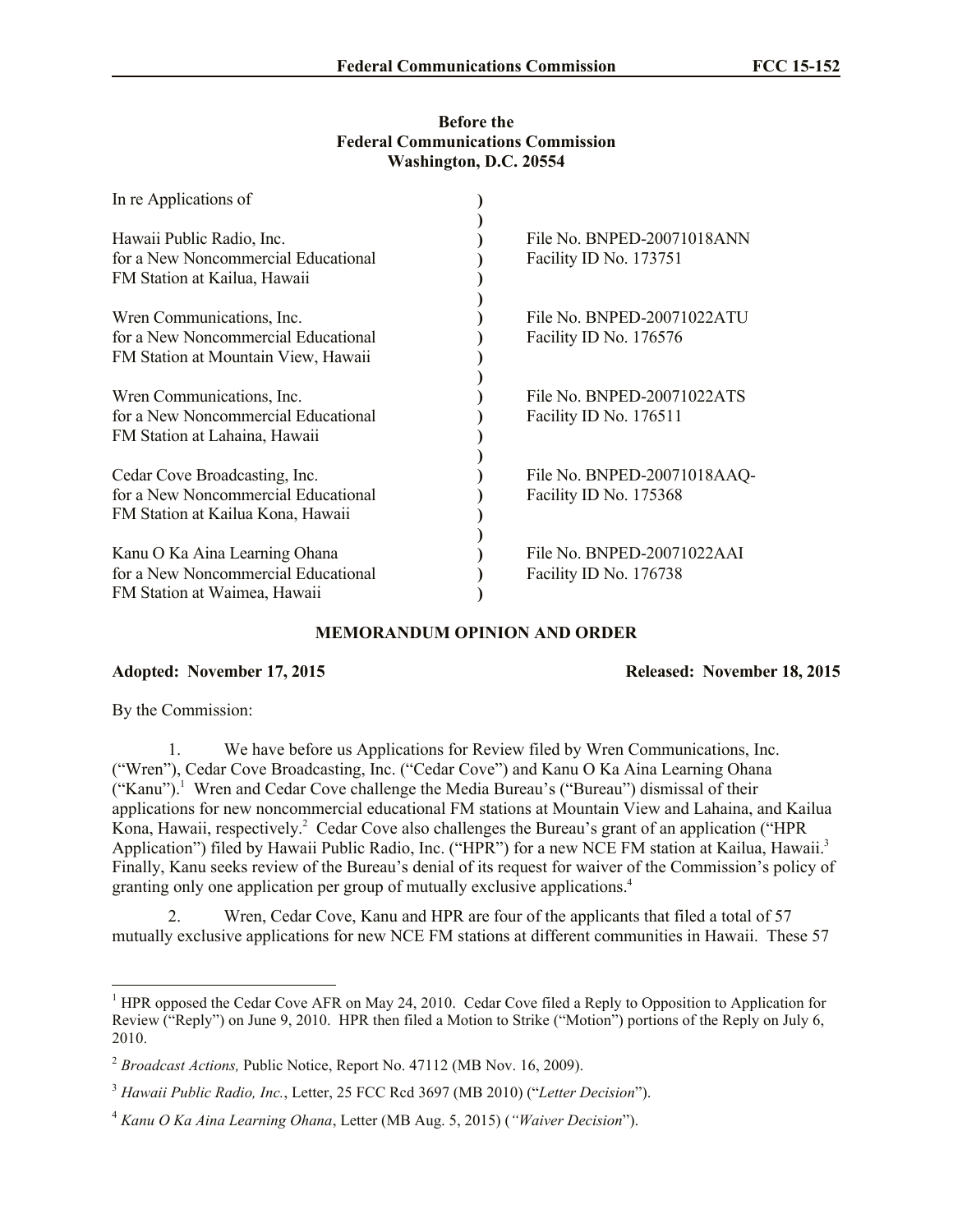applications were designated NCE MX Group 510 ("Group 510").<sup>5</sup> Pursuant to established procedures,<sup>6</sup> the Bureau determined the HPR Application was entitled to a dispositive fair distribution preference under Section 307(b) of the Communications Act of 1934, as amended ("Act").<sup>7</sup> The Bureau designated HPR as the tentative selectee in Group 510.<sup>8</sup> It later granted the HPR Application, after rejecting as moot Cedar Cove's argument that the HPR Application failed to comply with Section 73.525 of the Commission's Rules ("Rules").<sup>9</sup> Pursuant to the Commission's policy of granting only one application per group of mutually exclusive applications,<sup>10</sup> the Bureau dismissed the other 56 applications in Group  $510^{11}$ 

3. On review, Cedar Cove asserts that the Bureau erred in finding its Section 73.525 argument moot and failing to articulate a satisfactory explanation for its actions.<sup>12</sup> Cedar Cove maintains that the HPR Application should have been dismissed for its failure to comply with Section 73.525 TV Channel 6 requirements.<sup>13</sup> The Commission previously rejected this same argument.<sup>14</sup> As the Bureau noted, the affected television Channel 6 station had terminated analog broadcasts on that channel during the pendency of HPR's application and prior to its grant.<sup>15</sup> In addition, starting October 27, 2009, a new processing policy became effective under which NCE FM applicants were no longer required to "demonstrate compliance with Section 73.525 of the Commission's Rules, with regard to an 'affected' TV Channel 6 station which has ceased analog transmissions and which has a new DTV channel

 $7$  47 U.S.C. § 307(b).

 $9$  47 C.F.R. § 73.525 (requiring that applications for a new or modified NCE stations in the FM reserved band protect nearby television Channel 6 broadcast stations).

<sup>10</sup> See Reexamination of the Comparative Standards for Noncommercial Educational Applicants, Memorandum Opinion and Order, 16 FCC Rcd 5074, 5104-05 ¶ 90 (2001)*. See also Comparative Consideration of 59 Groups of Mutually Exclusive Applications for Permits to Construct New or Modified Noncommercial Educational FM Stations Filed in the October 2007 Filing Window*, Memorandum Opinion and Order, 25 FCC Rcd 1681, 1716 ¶ 139  $(2010).$ 

<sup>11</sup> *Broadcast Actions*, Public Notice, Report No. 47112 (MB Nov. 16, 2009); *Broadcast Actions*, Public Notice, Report No. 47218 (MB April 20, 2010).

<sup>12</sup> Cedar Cove AFR at 3-6.

<sup>13</sup> Cedar Cove AFR at 2-3.

<sup>14</sup> See BVM Helping Hands, Antioch, IL, Memorandum Opinion and Order, 29 FCC Rcd 6464, 6465 (2014) (rejecting argument that Bureau erred in granting application when TV6 station ceased analog transmissions after close of window but prior to grant).

 5 *See Media Bureau Identifies Groups of Mutually Exclusive Applications Submitted in the October 2007 Filing Window for Noncommercial Educational FM Stations*, Public Notice, 23 FCC Rcd 14730 (MB 2008).

<sup>&</sup>lt;sup>6</sup> See 47 C.F.R. § 73.7002 (procedures for selecting among mutually exclusive applicants for stations proposing to serve different communities).

<sup>8</sup> *Threshold Fair Distribution Analysis of 28 Groups of Mutually Exclusive Applications for Permits to Construct New or Modified Noncommercial Educational FM Stations Filed in October 2007 Window,* Memorandum Opinion and Order, 24 FCC Rcd 12390, 12414-15 ¶¶ 34-38 (MB 2009) ("*Tentative Selectee Order*").

<sup>&</sup>lt;sup>15</sup> Letter Decision, 25 FCC Rcd 3703 n.29. It is for this reason that we also dismiss HPR's Motion as moot. The Motion urges us to strike portions of Cedar Cove's Reply that contain new technical data related to the HPR Application's compliance with Section 73.525(d). We reject Cedar Cove's arguments here without reaching the technical allegations it makes. Thus, we do not consider the "Technical Statement" that Cedar Cove submitted with its Reply and also do not need to address whether that material should be stricken from the record. *See* Motion at 1 (*citing* Section 1.115(c) of the Commission's rules).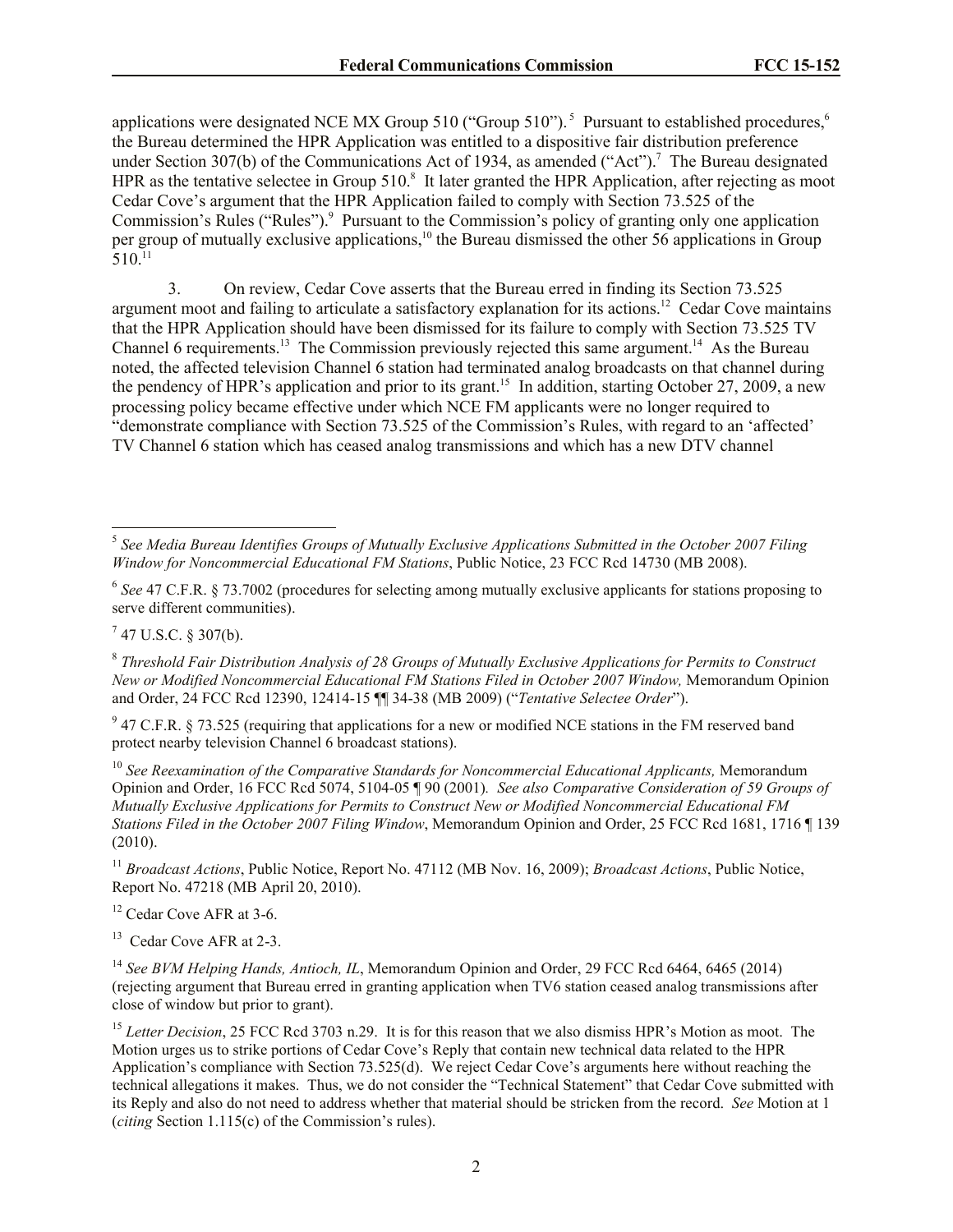assignment."<sup>16</sup> Accordingly, even if the Application had been dismissed, HPR could have cured the defect by requesting reconsideration and reinstatement *nunc pro tunc* within 30 days of dismissal.<sup>17</sup> It is reasonable to decline to take adverse action based solely on an application's earlier acceptability, when subsequent events--*i.e.*, a change in applicable law and the relevant TV Channel 6 station's termination of analog operations on Channel 6 --resulted in a fully acceptable application at the time of processing.<sup>18</sup>

4. In addition, Cedar Cove and Wren both urge us to reverse the Commission policy barring the grant of more than one application per group of mutually exclusive applications and to grant their applications for noncommercial educational stations as secondary grantees.<sup>19</sup> Specifically, they argue that failure to allow additional grants conflicts with the Commission's mandate under Section 307(b) of the Act and is inconsistent with the Commission's practice of allowing settlement agreements that can result in multiple grants.<sup>20</sup> They further argue that allowing additional grants would place only a "minor burden" on agency staff.<sup>21</sup> We recently considered a number of challenges to this policy, including arguments almost identical to those raised by Wren and Cedar Cove.<sup>22</sup> For the same reasons the Commission previously rejected those arguments, we are again rejecting them here.<sup>23</sup> The One Grant policy was adopted pursuant to notice and comment procedures.<sup>24</sup> Thus, any suggested revisions to that

<sup>18</sup> *WKVE, Semora, North Carolina,* Memorandum Opinion and Order and Notice of Apparent Liability, 18 FCC Rcd 23411, 23423 (2003). We note that a number of cases cited by Cedar Cove are distinguishable on this ground. *See*  Cedar Cove AFR at 4-5 and n. 13, *citing Heartland Ministries, Inc.*, Letter, 25 FCC Rcd 3572 (MB 2010); *School Board of Broward County*, Letter, 24 FCC Rcd 5390 (MB 2009); *Family Life Educational Foundation*, Letter, 23 FCC Rcd 4779 (MB 2008); *Serendipity Educational Broadcasting, Inc.*, Letter, 23 FCC Rcd 15392 (2008). In each of these cases, the affected TV Channel 6 stations remained on air both when the Commission dismissed the applications for violating Section 73.525 of the rules and when the Bureau considered any petitions for reconsideration of those dismissals. And, in three of these cases (*Broward County*, *Family Life*, and *Serendipity*), the new processing policy was not effective at the time the Bureau acted on the applications or any petitions for reconsideration of those applications. Accordingly, these cases did not involve the combination of subsequent events present here.

<sup>19</sup> Cedar Cove AFR at 7-8; Wren AFR at 1.

l

<sup>20</sup> Cedar Cove AFR at 7-8; Wren AFR at 2-3.

<sup>21</sup> Cedar Cove AFR at 8; Wren AFR at 4.

<sup>22</sup> See Greene/Sumter Enterprise Community, etc., Memorandum Opinion and Order, FCC 15-87 (rel. Jul. 16, 2015) ("The Commission instead concluded that the One Grant Policy would be preferable as the most "administratively efficient" approach and one likely to lead to the selection of the best qualified applicants"); *Radio Training Network*, Memorandum Opinion and Order, FCC 15-120 (rel. Sept. 17, 2015).

<sup>23</sup> *See Greene/Sumter Enterprise Community,* Memorandum Opinion and Order, 30 FCC Rcd at 7695-99.

<sup>16</sup> *Media Bureau Establishes October 27, 2009, Initial Filing Date for Acceptance of Certain Noncommercial Educational FM Station Minor Change Applications*, Public Notice, 24 FCC Rcd 12598 (MB 2009) ("*Minor Change Public Notice*"). Cedar Cove acknowledges the release of this notice.

<sup>17</sup> *Commission States Future Policy on Incomplete and Patently Defective AM and FM Construction Permit Applications,* Public Notice, 56 RR 2d 776 (1984) (as subsequently published in the Federal Register, 49 Fed. Reg. 47331, 47332 (Dec. 3, 1984)).

<sup>24</sup> *See, e.g., Comparative Consideration of 59 Groups of Mutually Exclusive Applications for Permits to Construct New or Modified Noncommercial Educational FM Stations Filed in the October 2007 Filing Window*, Memorandum Opinion and Order, 25 FCC Rcd 1681, 1716 (2010) ("only one application should be granted out of each mutually exclusive group, while providing the competing applicants the opportunity to file again in the next filing window"). *See also Reexamination of the Comparative Standards for Noncommercial Educational Applicants*, Report and Order, 15 FCC Rcd 7386 (2000); Memorandum Opinion and Order, 16 FCC Rcd 5074, 5105 (2001); *vacated in part on other grounds*, *NPR v. FCC*, 254 F.3d 226 (D.C. Cir. 2001).